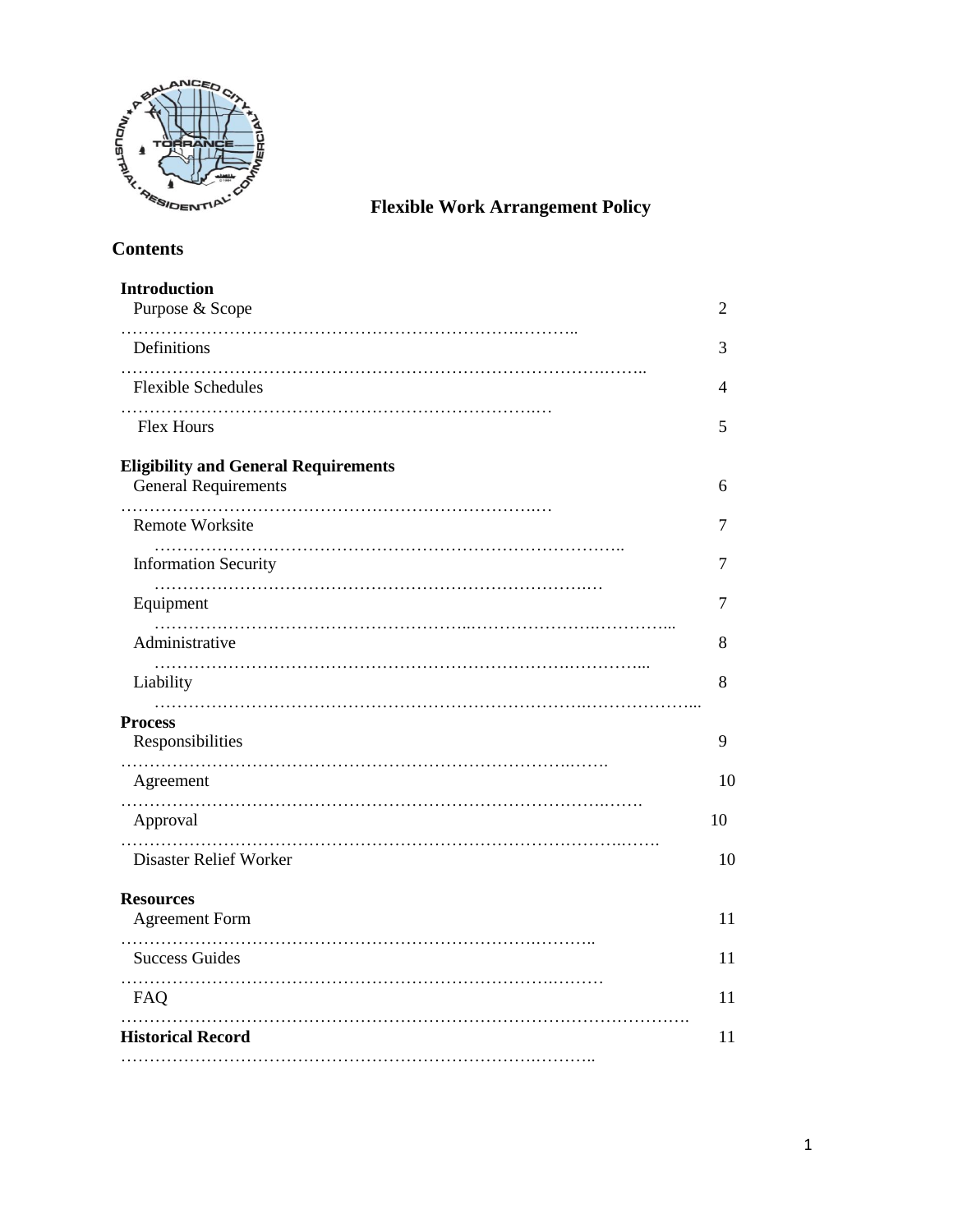#### **Introduction**

Flexible Work Arrangements (FWAs) are a workforce strategy that can help retain and recruit employees. FWAs when managed appropriately can lead to greater work-life balance, greater employee satisfaction, fewer unscheduled absences, increased retention, enhanced individual performance and contributes to emission reduction initiatives.

Examples of FWAs consist of the following:

Hybrid Telework Schedule: hybrid telework allows an employee to work a maximum of up to two (2) days per week at a location that is not the regularly assigned place of employment.

Flexible Schedules: a flexible schedules would allow an employee the option of choosing their particular work hours or the option to change work schedules from one week to another depending on the employees' needs.

#### **Purpose & Scope**

This policy contains the guidelines for the City of Torrance's Flexible Workplace Program. The guidelines and requirements described herein are applicable to City employees participating in the FWA.

The purpose of this policy is to set forth the City of Torrance's expectations, rules and parameters for employees who have been approved to participate in the FWA. Additionally, this policy will outline the process for employees, supervisors, managers and Department Heads to follow in implementing hybrid telework at their worksite.

Hybrid telework and flexible schedules are voluntary work arrangements authorized and approved through a formal agreement with employees who hold qualifying positions determined by the Department Head. Whether or not a position qualifies for hybrid telework and/or flexible schedule is subject to Department Head discretion. Hybrid telework and flexible schedule is an arrangement that can be revoked at any time. It is not a workplace benefit or right conferred.

Granting a flexible work arrangement is a privilege and not a right or entitlement. The arrangement is a cooperative effort between the employee and Department. The operational needs of the division and the justification for the request will be considered. Certain positions, assignments, and classifications will not be suitable for a flexible work arrangement. For employees who do not participate in a flexible workplace arrangement, there are still options with regard to work location while on the citywide campus. The City encourages an environment where all staff, whether they are participating in telework or not, work collaboratively and take advantage of the available resources outlined herein.

To enable successful implementation of hybrid telework and flexible schedule, all participating employees are responsible to follow each section of this Policy. Regular and frequent communication between the supervisor and staff member must occur. Participation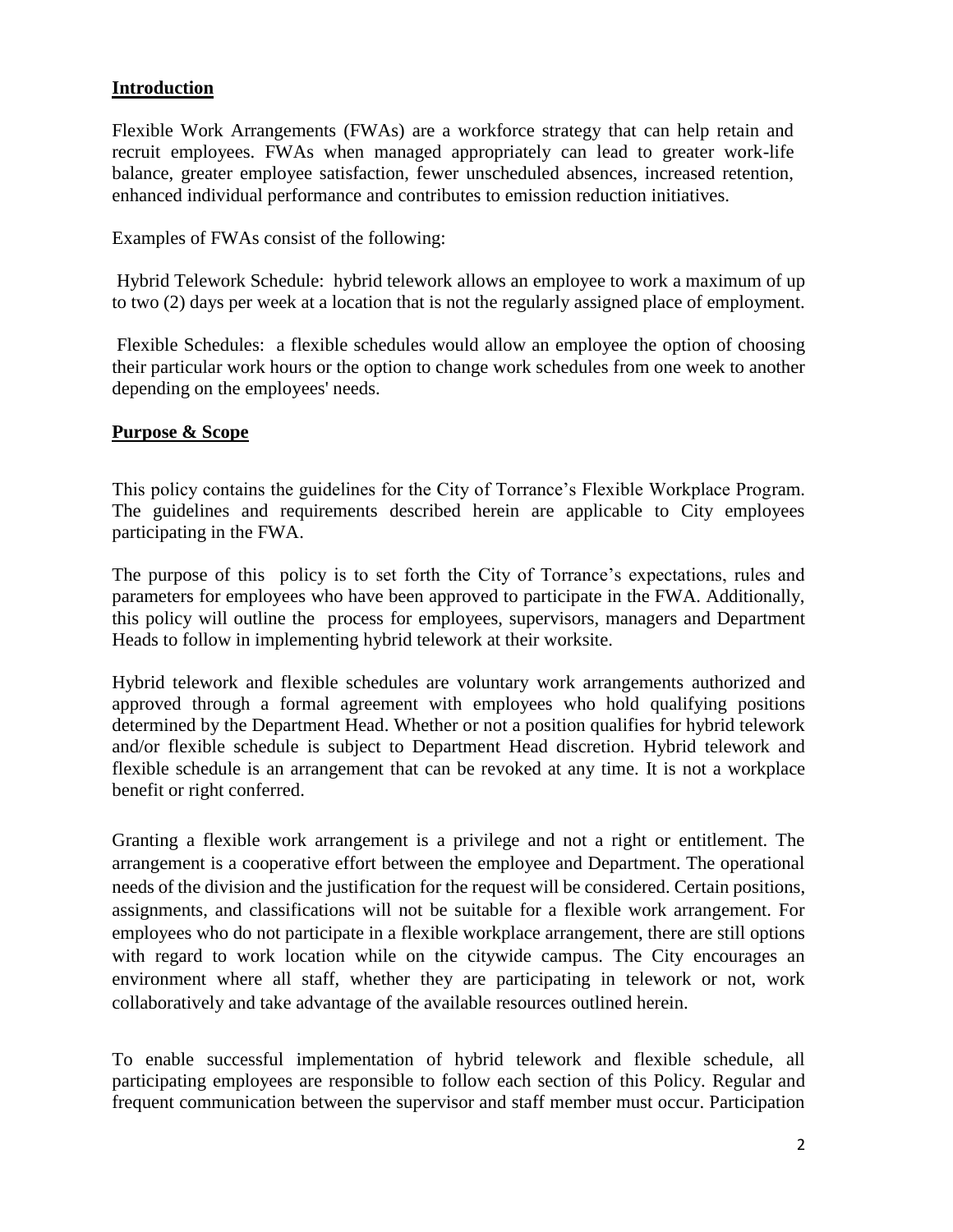in a flexible workplace arrangement should not result in overtime unless approved by management. All flexible work arrangements will be reviewed annually and may be terminated at any time by the supervisor. New flexible work arrangements will be reviewed at 30 days, 60 days, and 90 days, which is intended to provide both the employee and his/her supervisor/manager an opportunity to review and evaluate the work schedule arrangement. Procedural guidance, forms and templates related to this Policy are available on the TEN, Human Resources website and available as a link under the Resources section of this Policy.

## **Definitions**

**Hybrid Telework** – Type of flexible work arrangement, which allows an employee to work a maximum of up to two (2) days per week at a location that is not the regularly assigned place of employment.

**Flexible Schedule** – Type of flexible work arrangement which allows an employee the option in choosing their work hours or the option to change work schedules from one week to another depending on the employees' needs.

**Regularly assigned place of employment** - Location where an employee usually and customarily reports for work or where work is performed.

**Remote Worksite** - A designated location that is secure and not the regularly assigned place of employment.

**Employee** – Full-time and part-time; at-will or civil service positions; management or nonmanagement; represented or non-represented.

**Department Head** – The Executive Director over the employee's department. If the employee does not report directly to the Department Head, then the employee will refer to his/her immediate manager/supervisor.

**Flexible Workplace Agreement –** A written agreement between the City and the employee that outlines the employee's obligations and responsibilities in accordance with this policy.

## **Flexible Schedules**

The City of Torrance has various schedules based on position, bargaining unit, and operational mission. However, the "traditional work week" for City Hall and a majority of City employees is Monday through Thursday, 7:30 AM to 5:30 PM, and alternate Fridays 7:30 AM to 4:30 PM,. City Hall is closed every other Friday. However, there are arrangements that can be made where work can be done outside of the "traditional work week". The schedules listed below are the most utilized schedules but employees and their supervisors may agree to build a different flexible schedule:

## **Eligibility and General Requirements**

For an employee to be eligible for hybrid telework, they must have successfully completed at least 6 months of employment with the City in their current position. Additionally, the employee must follow the general requirements and/or conditions below: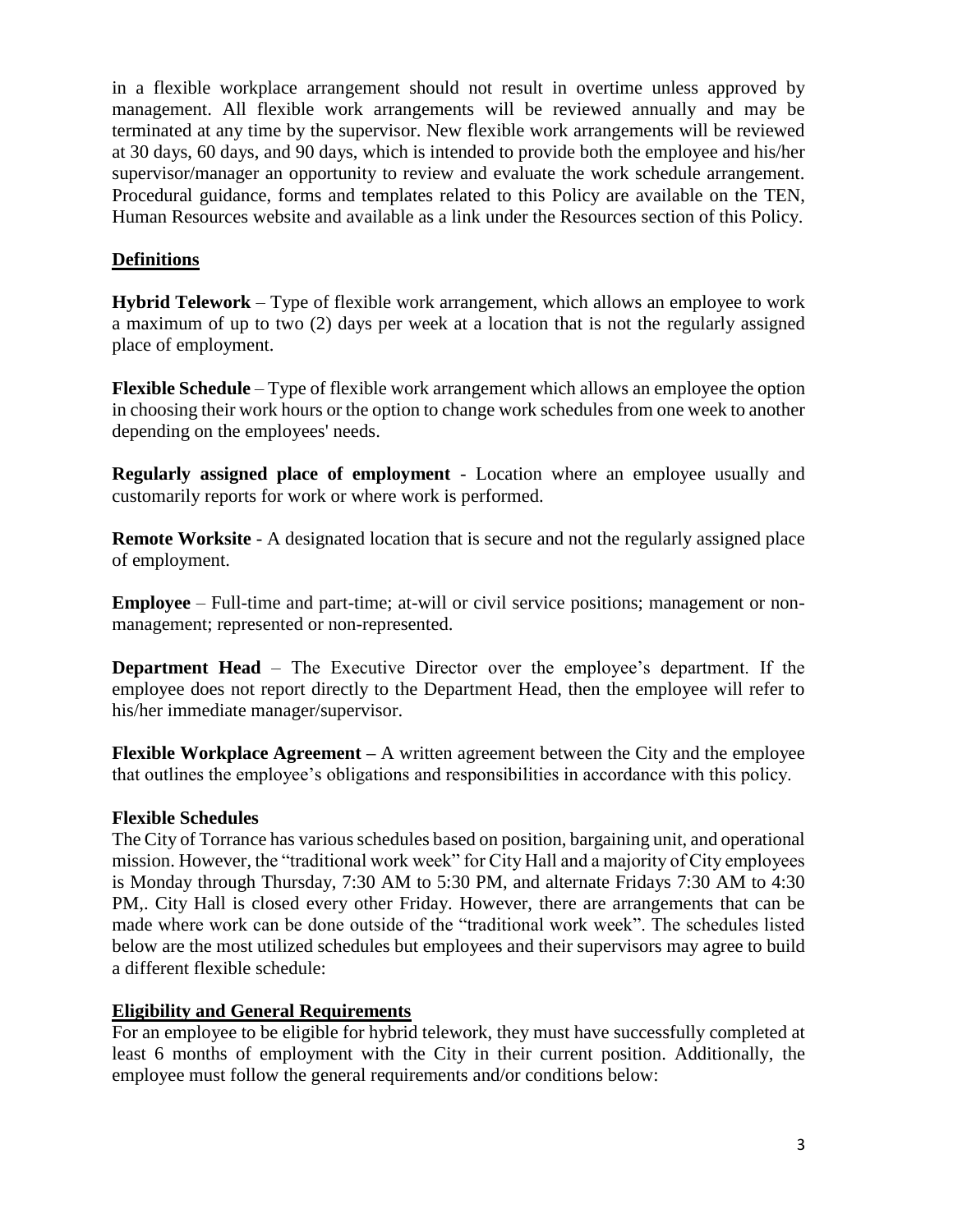Considerations for Initial Approval:

- Needs of the City and respective Department
- Impact to the workgroup, Division, Department and/or City
- Availability and cost of needed equipment as provided by respective Department
- Other job-related considerations deemed necessary and appropriate, and consistent with business necessities, by the employee's supervisor, Division Manager, Department Director, or Human Resources Manager.

Performance & Supervision:

- Employee must possess abilities to successfully organize, manage time, and work independently and productively with minimal supervision.
- Employee must have received satisfactory work performance (e.g. meets expectations) in their most recent performance evaluation.
- Employee must not be on a Performance Improvement Plan (PIP)
- Employee must have a thorough knowledge and understanding of their job functions.
- Employee must have access to a remote worksite that is safe, secure and free from interruptions.
- Allow for an employee to be as effectively supervised as he or she would be if the job functions were performed at the assigned place of employment.
- Employees are subject to remote work monitoring
- Department Head will submit a monthly report and Certification Form to the Human Resources Manager.
- The Human Resources Manager will provide the City Manager a monthly assessment of the Flexible Work Arrangement program based on the Certification Forms received by Department Heads.

Job Function:

- Employee must have job functions that can be performed at a remote worksite without diminishing the quality of the work or reducing productivity.
- Employee must have job duties that do not require an employee's presence at the regularly assigned place of employment on a daily or routine basis.
- Employee must have a job that involves measurable or quantifiable work product.
- Jobs that have minimal need for specialized materials or equipment available only at the regularly assigned work site.

Agreement:

- Employee volunteers for hybrid telework and/or flexible schedule and the Department Head or designee must approve the request for hybrid telework and/or flexible schedule.
- Employee's hybrid telework schedule is proposed by the employee and will need approval from the Department Head or designee.
- Employee must review the FWA Policy and sign the agreement confirming they will comply with all requirements and conditions of the Policy.
- The FWA agreement can be revoked by the Department Head or designee at anytime.
- If the employee's request for FWA is denied, the employee can submit another request in a month.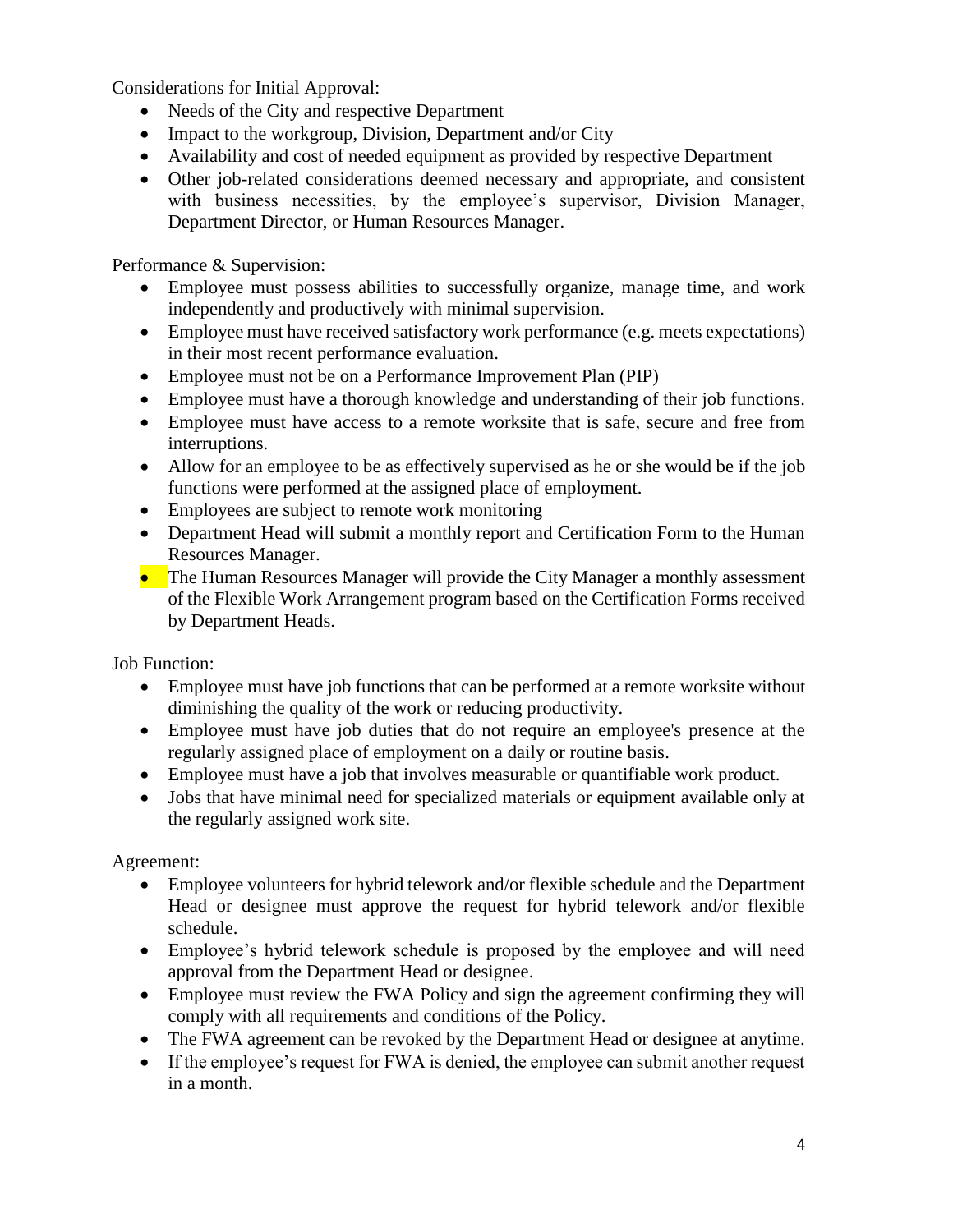In case of emergency, employee while teleworking, can be expected to be in the office within 2 hours of their supervisor's request.

# **Remote Worksite Requirements:**

In order for an employee to be eligible for hybrid telework, the following physical remote worksite requirements and/or conditions apply:

- Remote worksite must comply with all Cal/OSHA health and safety regulations.
- A supervisor or manager may request to visit the proposed remote work site to evaluate the appropriateness of the remote worksite site prior to approving the agreement and may require that a photo of the workspace be attached to the agreement.
- A supervisor or manager must be knowledgeable and trained with all Cal/OSHA health and safety regulations prior to remote site visitations.
- Once the agreement is approved, the City retains the right to make prearranged on-site inspections of the remote worksite during scheduled work hours.
- Non-work related events and activities must not disrupt or interfere with work at the remote worksite.

# **Information Security Requirements;**

In order for an employee to be eligible for hybrid telework, the following information security requirements and/or conditions apply:

- Employee must ensure that all sensitive and confidential information is protected and secured at all times including off work hours. Information means notes, data, reference materials, sketches, drawings, memoranda, reports and records that contain work related material. Secure means information may not be accessed by unauthorized persons.
- Employees are not authorized to download City data on a flash drive and transfer the information to their personal computer/laptop.

## **Equipment Requirements:**

In order for an employee to be eligible for hybrid telework, the following equipment requirements and/or conditions apply:

- Employee must use City issued computing equipment with appropriate security software (anti-virus, endpoint detection response, VPN) or perform work thru authorized methods only.
- The City will not reimburse employees for out of pocket expenses for equipment, material and supplies that are reasonably available at the regularly assigned place of employment.
- City-owned equipment located at the remote worksite is subject to all policies and restrictions related to the use of City-owned property. Employees are responsible for any equipment that is used at a remote work site and accept financial responsibility for any equipment that is lost, stolen, or damaged because of the employee's negligence, misuse or abuse.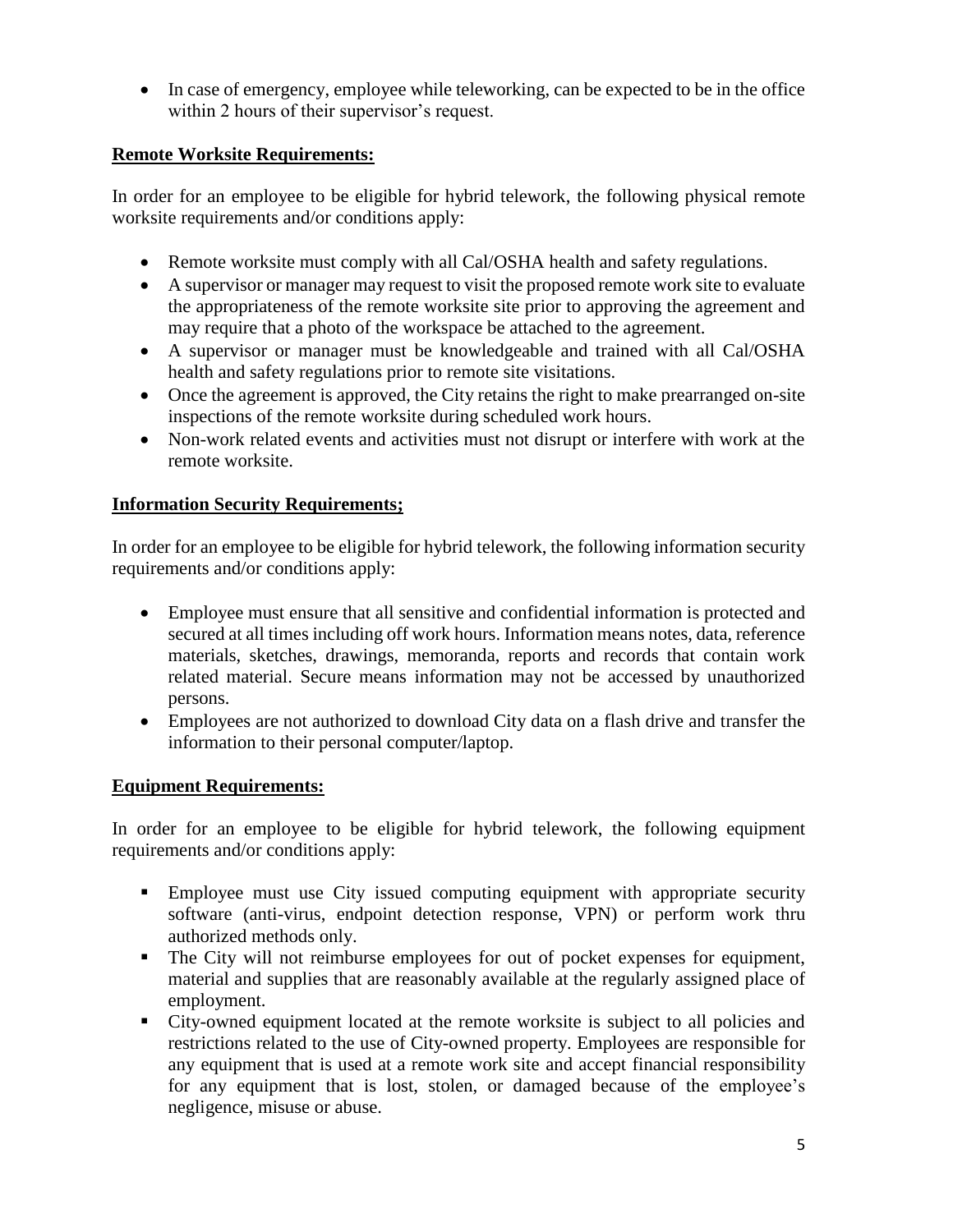- When the agreement ends or is terminated, the employee must promptly return all equipment.
- Return of City-owned equipment, records, and materials within seven (7) days upon written notice of separation from the City. Within seven (7) days of written notice, City-owned equipment must be returned to the City for inspection, repair, replacement, or repossession.

#### **Administrative Requirements**:

In order for an employee to be eligible for hybrid telework the following administrative requirements and/or conditions apply:

- Hybrid telework does not alter the employee's work schedule.
- Employee must be available for communication and contact during telework as they would be if working at their regularly assigned place of employment. Communication methods including phone, email virtual meetings, and chat must be agreed upon between employee and immediate supervisor/manager. Employee must transfer work phone to personal phone to receive work related calls during work hours. The City will not reimburse
- Supervisors/Managers must set tasks, project priorities, deliverable target dates and manage budgeted hours to actual hours tracking where appropriate.
- Supervisors/Manager must setup and Employees must maintain accurate time documentation to support their work hours and must submit regular weekly time reports detailing hours worked. Departments shall maintain all-time records of the employee.
- Non-exempt employees will be compensated in pay or compensatory time for overtime that has been preapproved by the supervisor in accordance with the provisions of the Federal Fair Labor Standards Act (FLSA).
- The employee must successfully complete at least 6 months (during the course of their probationary period for Civil Service employees) to be eligible for FWA. At-will employees must successfully complete 6-months of their employment with the City.

## **Liability:**

In order for an employee to be eligible for hybrid telework, the following liability requirements and/or conditions apply:

- City assumes no liability for injury, damage or loss at the remote work site to any other person or entity who would not be in the work area if the duties were being performed at the regular place of employment. An injured employee participating in telework must notify his or her supervisor immediately. Workers' Compensation benefits may apply to injuries arising out of and in the course and scope of employment.
- Employee shall hold harmless and indemnify the City against any and all third party liability, claims, losses, , or expenses, arising from flex work arrangement.
- City will not be liable for damages to employee-owned equipment being used in telework or that may result from telework. The City will not be responsible for operating costs, home maintenance, or any other incidental costs (e.g. utilities,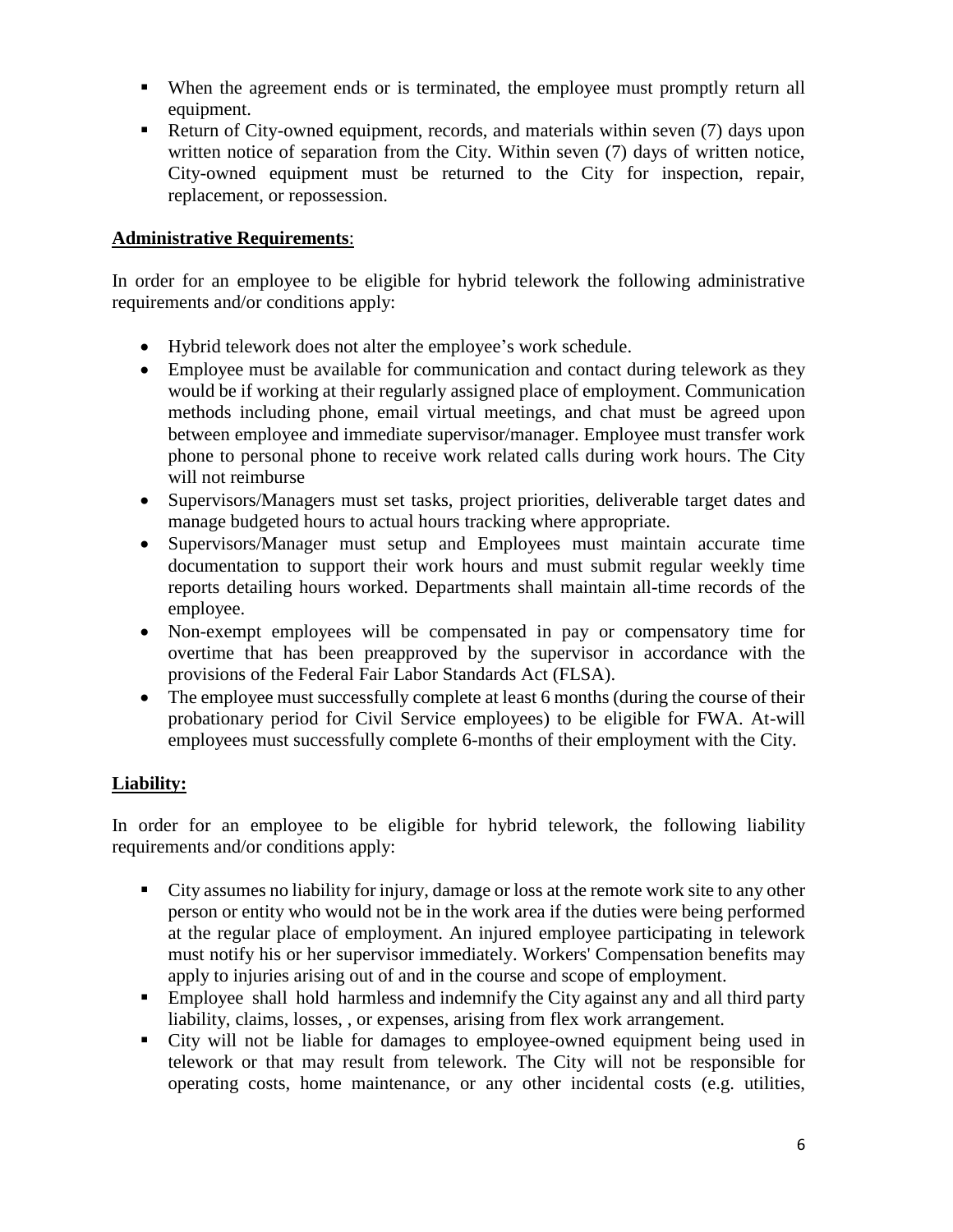telephone, and insurance) associated with the use of the employee's residence for telework.

- Telework outside of the country and State of California is prohibited.
- The City will not compensate for electricity, Wi-Fi, or other associated costs.
- $\blacksquare$  The City will not troubleshoot hardware issues of personal equipment such as at home routers, Wi-Fi, or other devices.

## **Process**

#### Responsibilities

The following is a summary of roles and responsibilities applicable to hybrid telework

|                         | <b>Department Head</b>                       | <b>Supervisor / Manager</b>               | <b>Employee</b>                           |
|-------------------------|----------------------------------------------|-------------------------------------------|-------------------------------------------|
| Policy                  | Accountable for ensuring                     | Adhering to and                           | Adhering to all conditions                |
| Implementation          | Supervisors, Managers                        | implementing all                          | of the Policy and                         |
|                         | and Employees comply                         | conditions of the Policy                  | Agreement.                                |
|                         | with the Policy and                          | and Agreement.                            |                                           |
|                         | Agreement.                                   |                                           | Working cooperatively                     |
|                         |                                              | Working cooperatively<br>with employee in | with supervisor/manager                   |
|                         | Determine which jobs<br>can be conducive for | explaining hybrid                         | when participating in<br>hybrid telework. |
|                         | hybrid telework based on                     | telework and options                      |                                           |
|                         | operational objectives.                      | based on operational                      |                                           |
|                         |                                              | need.                                     |                                           |
|                         | Determine nature and                         |                                           |                                           |
|                         | extent of each flexible                      | Ensuring equity in                        |                                           |
|                         | work arrangement. For                        | implementation.                           |                                           |
|                         | example setting                              |                                           |                                           |
|                         | department policy on                         |                                           |                                           |
|                         | limits of remote work or                     |                                           |                                           |
|                         | rotate based on                              |                                           |                                           |
|                         | seasonality of work.                         |                                           |                                           |
|                         |                                              |                                           |                                           |
|                         |                                              |                                           |                                           |
| <b>Approval Process</b> | Evaluates each agreement                     | Work cooperatively with                   | Reads Policy and fills out                |
|                         | submitted by the                             | Employee to arrange                       | necessary                                 |
|                         | Supervisor/Manager and                       | remote telework plan                      | information/documentation                 |
|                         | approves or denies.                          | that complies with                        | on FWA Agreement.                         |
|                         |                                              | Policy.                                   |                                           |
|                         |                                              |                                           | <b>Reads Telework Success</b>             |
|                         |                                              |                                           | Guides.                                   |
|                         |                                              | Processes agreement and                   |                                           |
|                         |                                              | submits recommendation                    |                                           |
|                         |                                              | to the Department Head                    | Submit FWA agreement to                   |
|                         |                                              | for approval.                             | supervisor/manager.                       |
|                         |                                              |                                           |                                           |
| Program                 | Monitors program                             | Keeps a record of all                     | <b>Maintain Policy</b>                    |
| Maintenance             | success and make                             | approved agreements.                      | compliance. Proactively                   |
|                         | adjustments where                            |                                           | ensure that work is                       |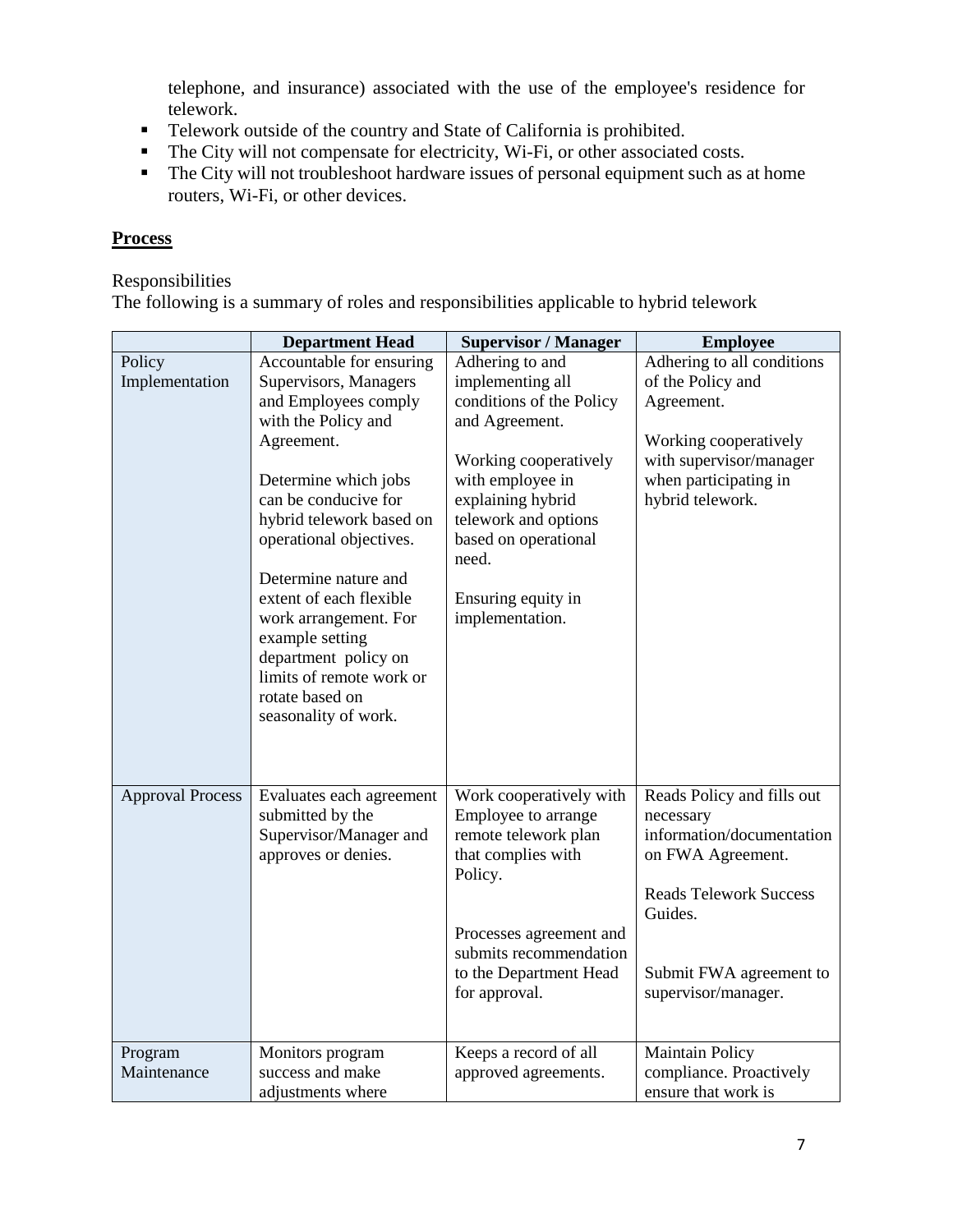| needed to achieve        | Track to ensure expired  | communicated, and          |
|--------------------------|--------------------------|----------------------------|
| operational goals. New   | agreements are           | information is secured at  |
| agreements should have a | terminated or renewal is | remote worksite.           |
| review period every 30   | completed.               |                            |
| days.                    |                          | Be an advocate for         |
|                          | Setting work             | compliance so hybrid       |
| Monthly report and       | expectations and         | telework remains an active |
| certification form       | regularly communicating  | program for all.           |
| submitted to Human       | with employees and       |                            |
| Resources Manager.       | continuously assessing   |                            |
|                          | whether hybrid telework  |                            |
|                          | is not negatively        |                            |
|                          | impacting City           |                            |
|                          | operations.              |                            |
|                          |                          |                            |

## **Agreement:**

Hybrid telework and flexible schedule is a voluntary work arrangement authorized and approved thru a formal agreement with each employee. Hybrid telework and a flexible schedule are arrangements that can be revoked at any time. Employees must obtain approval using the Flexible Work Arrangement (FWA) Agreement Form.

## **Approval Process:**

The following steps shall be followed to approve each hybrid telework arrangement:

Step1 - Employee reviews Policy and completes the FWA Agreement Form located on the TEN under FORMS/REQUESTS

Step2 - Supervisor/Manager and Employee review the submission together and confirm that all Policy requirements and conditions are met. Supervisor/Manager requests additional information and necessary documentation.

Step3- Supervisor/Manager conducts the FWA orientation with the employee.

Step4 - Supervisor/Manager approves and submits the FWA Agreement Form to Department Head.

Step5 - Department Head reviews and approves FWA Agreement Form.

Step6 - Supervisor/Manager maintains the FWA agreement and tracks expiration and need for renewal.

Step7- Department Head or Manager/Supervisor completes 30-day review with employee. Step8- Department Head submits Certification Form to Human Resources Manager.

Step9– Human Resources Manager provides the City Manager a monthly status update based on the Certification Forms submitted by Department Heads.

#### **Disaster Relief Worker:**

Employees participating under a FWA does not excuse an employee from being activated as a disaster relief worker.

#### **Resources**